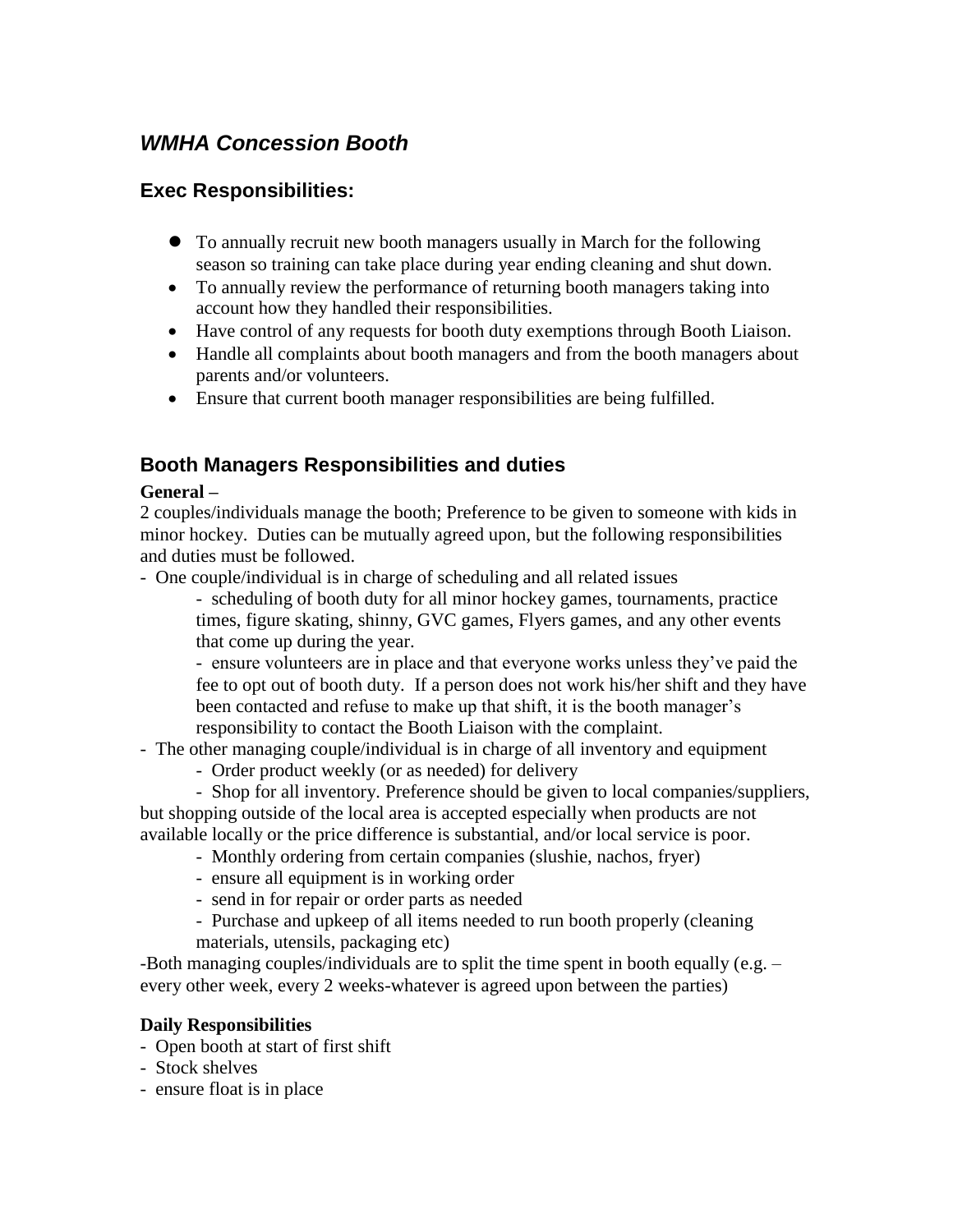- All equipment is functioning and filled with product for that shift
- make sure volunteers are trained in necessary aspects of their shift
- ensure food is available and ready to be prepared

- Volunteer should be trained to close at the end of the last shift (if first time closing, manager should come in at closing to go over details)

#### **Weekly Responsibilities**

- fill vending machine
- make list of supplies needed
- put up new schedule (as needed)
- Clean cappuccino machines
- make bank deposit (as needed)

#### **Monthly Responsibilities**

- make list and order inventory of monthly suppliers (Harlan Fairbanks)

#### **Tournament Responsibilities**

- Host team(s) is/are responsible for working the booth

- contact the tournament organizer and give them the schedule that they need to fill with parents from the host team(s).

-shifts should overlap and 2-3 parents should be in booth at all times

-purchase and/order extra inventory for tournament weekends

-shop as required throughout weekend as items run low

-all food to be prepared and ready for use (i.e. cook taco meat in advance)

-volunteers to be instructed on how much food (hot dogs, chicken fingers, etc) to prepare throughout the day

-volunteers to be shown proper use of the equipment

-booth manager on duty to be at the rink when needed (not necessarily from 7 am till 11 pm every day!)

-booth manager to be available by phone when not at the rink

-check in periodically, make sure volunteers are there, make more food if required, go shopping for supplies, fill machines and help out where needed

-remove money from till periodically and either lock up in safe or take home for deposit -ensure proper cleanup

#### **Flyers Games –**

-6 people plus the booth manager couple on duty to be at every Flyers game (except playoffs when both couples work the game as well as extra parents where required) -start preparing for the game by 5:30 at the latest

-prepare food and coffee (large urn on by 6:00) for pre-game sales

-make popcorn

-fill all machines (hot chocolate, fryer, slushie, vending, coke cooler, nachos) at beginning of game and after each intermission

-prepare 3 floats

-prepare condiments for the island outside

-be prepared for rush prior to the game (about half an hour)